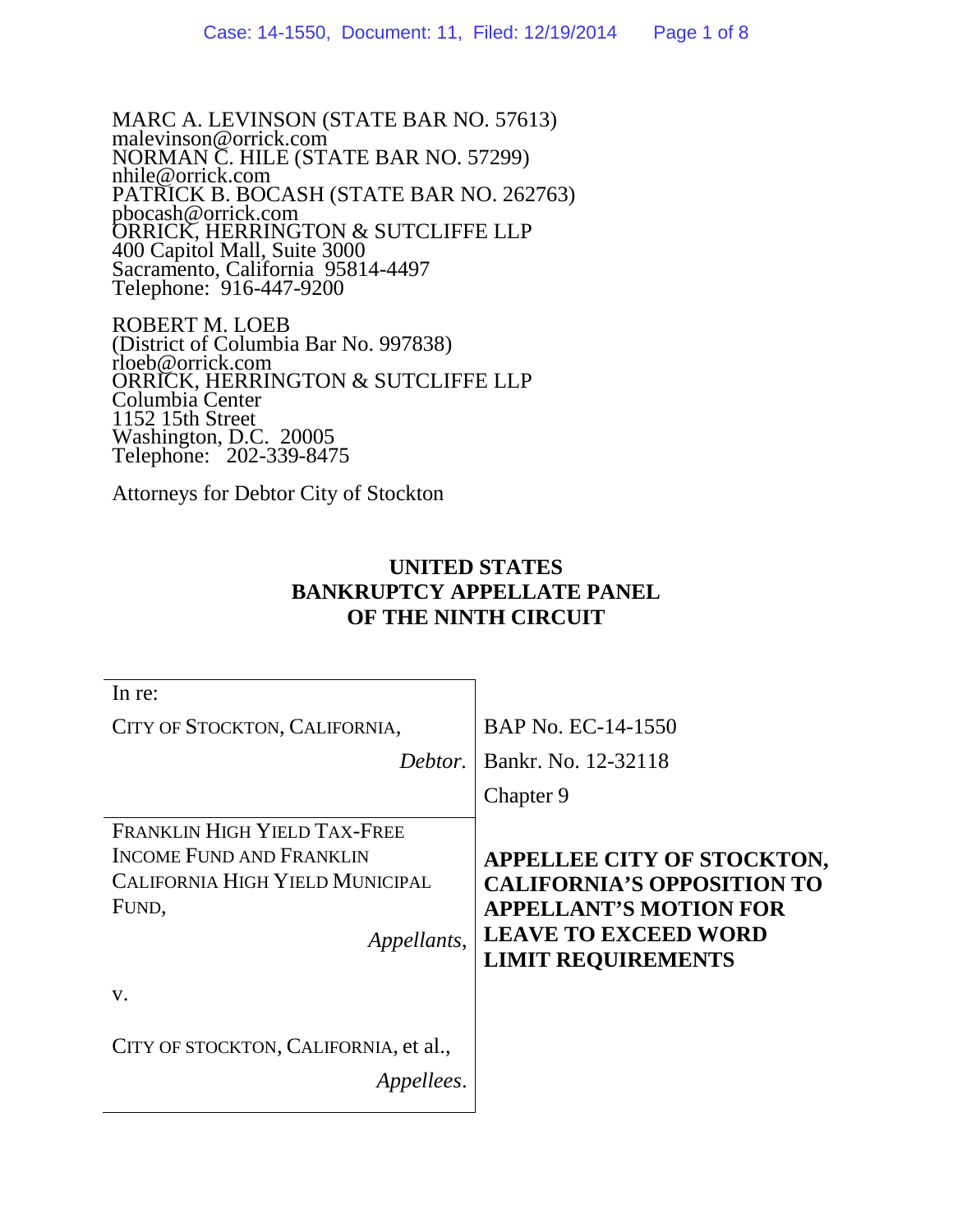#### **INTRODUCTION**

Appellants Franklin High Yield Tax-Free Income Fund and Franklin California High Yield Municipal Fund ("Franklin") have moved to file oversized opening and reply briefs—together an extra 10,500 words, or approximately 50 extra pages—with hints of a motion for even more words to come.<sup>1</sup> The motion should be denied. Yes, this bankruptcy case is complex—many bankruptcy cases are. But this appeal is no different from the many others that come before this Court, with lengthy records and important issues, in which the parties manage to cull their arguments and brief them within the word limit. Franklin and the appellees can do the same.

#### **ARGUMENT**

Until recently, this Court's rules provided that "appellee's initial briefs shall not exceed (30) pages, and reply briefs shall not exceed twenty (20) pages." Ninth Circuit BAP Rule 8015(a)-2. The explanatory note to that rule expressly noted that "[m]otions for leave to exceed page limitations are rarely granted." Federal Rule of Bankruptcy Procedure 8015(a)(7)(B)(i)-(ii), which went into effect on December 1, 2014, modified the rule to expand the permissible size of briefs. It provides that "[a] principal brief is acceptable if … it contains no more than 14,000 words" and "[a] reply brief is acceptable if it contains no more than half of the type

<sup>&</sup>lt;sup>1</sup> See Appellant's Motion for Leave to Exceed Word Limit Requirements, Dkt. No. 10 at 1, 6 n.4.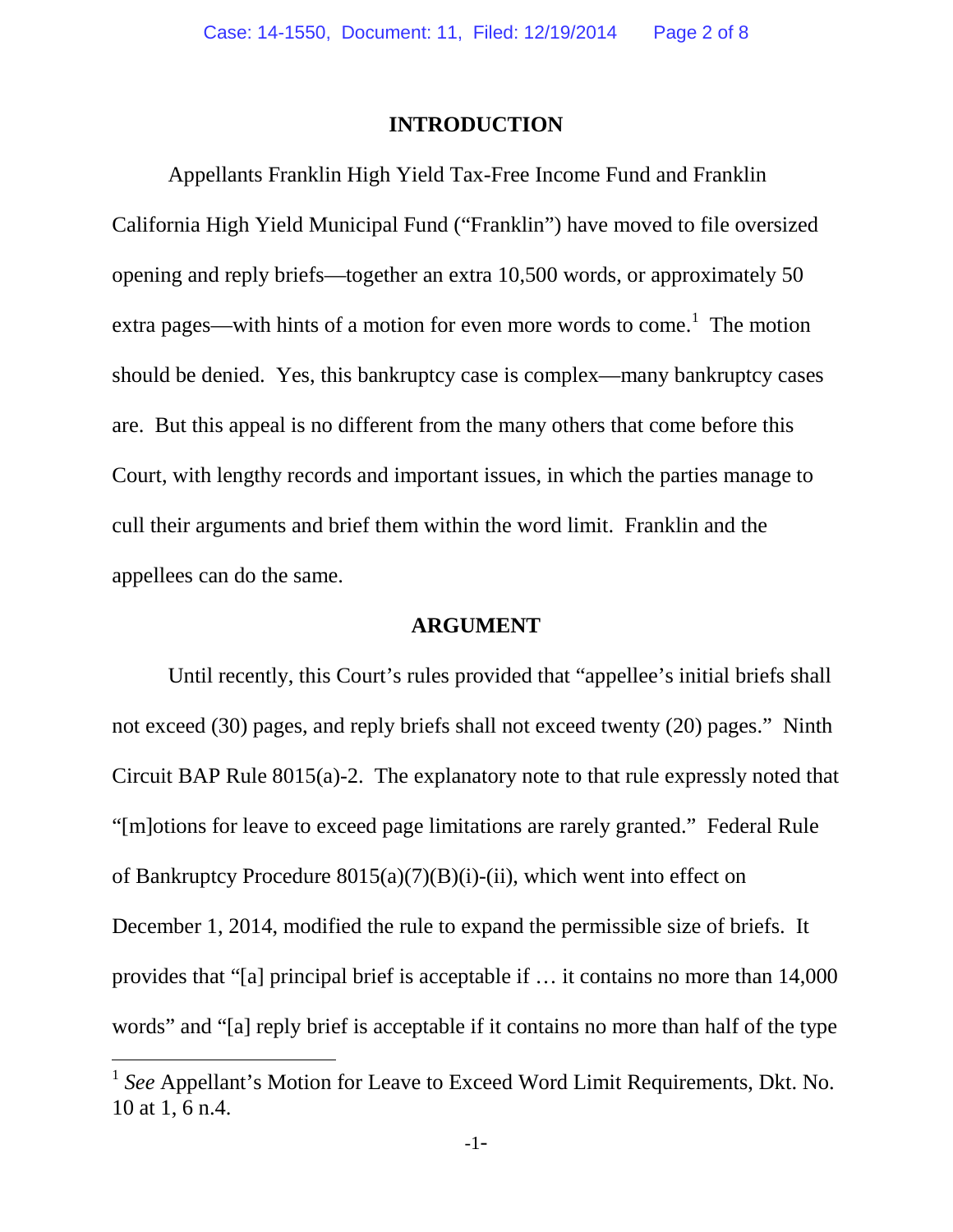volume specified [for principal briefs]," i.e., 7,000 words. Fed. R. Bankr. P. 8015(a)(7)(B)(i); *see* Fed. R. Bankr. P. 8015(f) ("A district court or BAP must accept documents that comply with the applicable requirements of this rule."). This expansion, which roughly doubles the permissible page count, brings the rules for bankruptcy appeals into line with the rules for appeals to the Circuit. Fed. R. App. P. 32(a)(7)(B)(i). The Ninth Circuit also "looks with disfavor on motions to exceed the applicable … limitations." 9th Cir. R. 32-2.

Between its opening brief and its reply, Franklin seeks leave to file 31,500 words of briefing, the equivalent of approximately 150 pages. This is three times the length of the 50-page limit for principal and reply briefs that long sufficed for "full and fair adjudication," Franklin Mot. at 3, in this Court. It has not come close to justifying its request.

1. Franklin identifies five issues that it plans to raise on appeal. Five issues is hardly extraordinary in appellate cases. Franklin will run up against the Court's established word limitations only if it insists upon attempting to fully relitigate each of these issues as if the confirmation hearing never occurred. The BAP, however, is a court of review. Franklin should be required like any other appellant to focus on the truly important issues, in light of standards of review that are deferential to the bankruptcy court in its exercise of discretion and judgment. A kitchen sink approach is simply not appropriate on appeal. Rather, the rules

-2-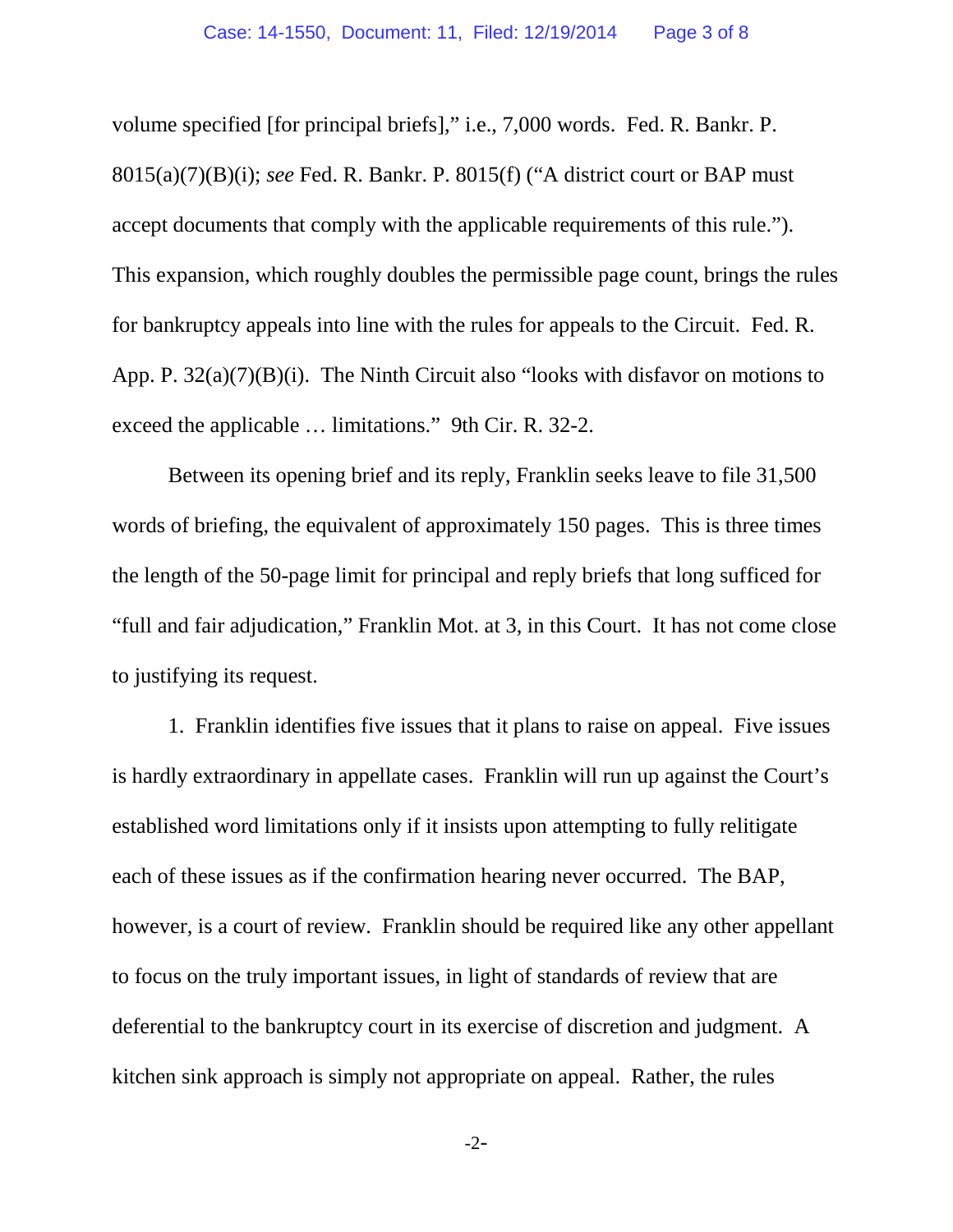require an appellant to separate the wheat from the chaff. Certainly, an appellant seeking three months to prepare its opening appeal brief—in a motion joined by the City—should spend at least some of that time attempting to focus, hone, and edit its arguments to fit within the generous existing 14,000 word limit rather than immediately seeking a massive enlargement of its brief.

2. The issues Franklin says it will raise are not nearly as vexing as it suggests. Classification, for example, is routinely at issue in appeals before this Court. To show how apparently complex this case is, Franklin notes that it filed "over 215 pages" of briefing before the bankruptcy court, and that, all told, interested parties filed nearly 1,000 pages. Franklin Mot. at 5. That the entirety of plan confirmation required substantial briefing does not support Franklin's argument at all. That is the stage of litigation where all parties litigated the full merits of all of their arguments. The briefing to which Franklin refers presumably spans from the City's Memorandum in Support of Confirmation, through all interested parties' briefs supporting or objecting to confirmation, the City's response, interested parties' replies, the City's surreply, and a full round of post-trial briefing. Much of this briefing addressed the same issues and authorities, just at different stages of the case. Again, the purpose of the word limitation for appellate briefs is to narrow the issues on appeal and avoid the relitigation of every claim.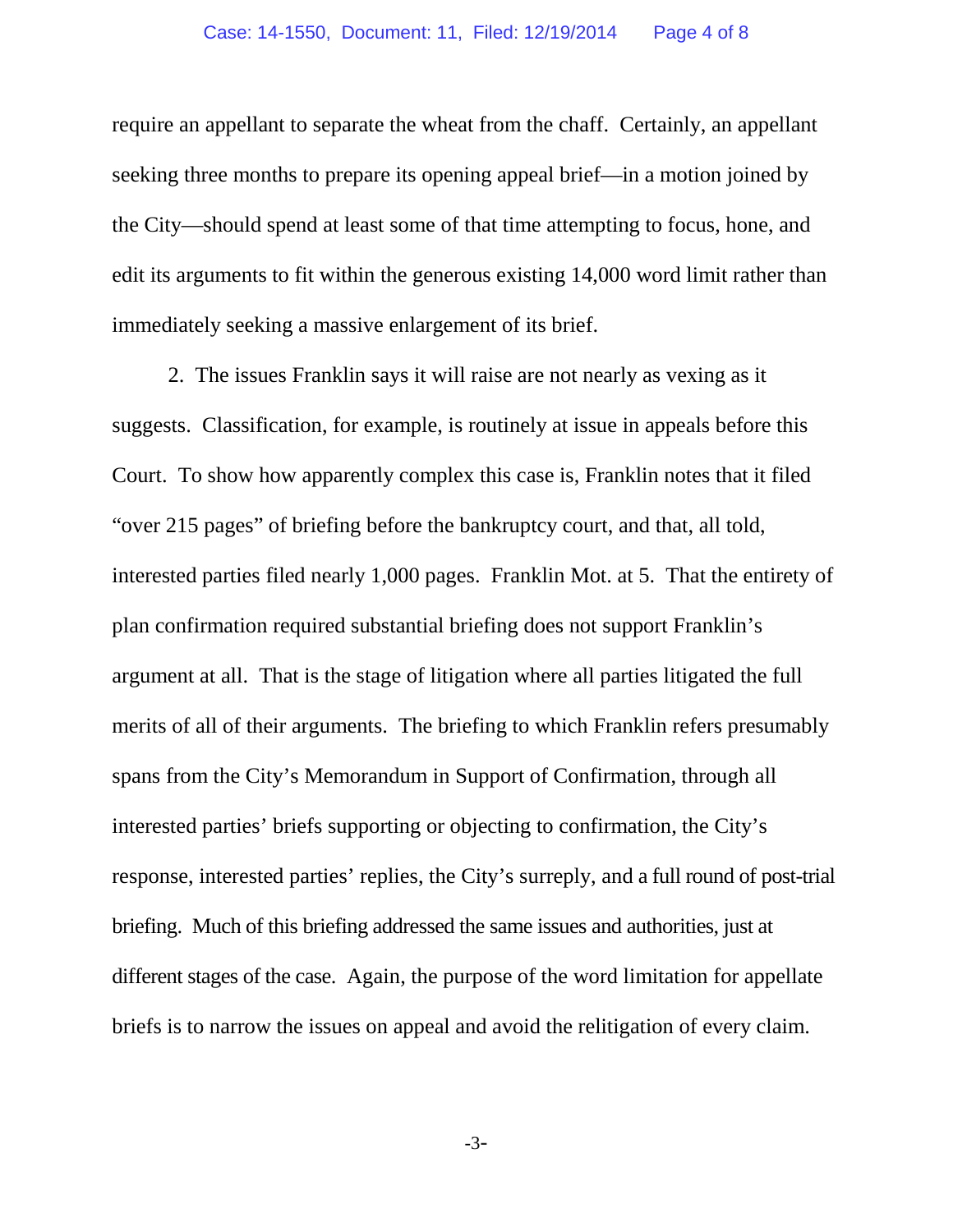3. Franklin also points to the five-day confirmation hearing. Franklin Mot. at 4. A five-day trial is far from unusual. Indeed, the 2013 Judicial Business Report shows that, in the period surveyed, nearly half (205 of 434) of all civil trials in Ninth Circuit trial courts that resulted in judgment were four days or longer. $<sup>2</sup>$ </sup> Franklin, whose burden it is to establish its entitlement to relief, has not demonstrated that the ordinary rules are too miserly to explain the salient points of a five-day trial.

4. Finally, Franklin says its request is justified because "there is likely to be more than one appellee in this appeal." Franklin Mot. at 6. This has nothing to do with Franklin's opening brief, the purpose of which is to identify *its own* specific grievances with the bankruptcy court's decision. To the extent Franklin is faced in its reply brief with far-flung arguments in several, non-overlapping answering briefs, it can move for leave to file an oversized reply brief at that time.

In the interest of judicial economy, motions like Franklin's are by rule "rarely granted," and Franklin has identified nothing that should make it the exception to the rule.

<sup>2</sup> *See* Administrative Office of the U.S. Courts, *Judicial Business of the United States Courts – 2013* at T-2, http://www.uscourts.gov/Statistics/JudicialBusiness/ 2013/statistical-tables-us-district-courts-trials.aspx.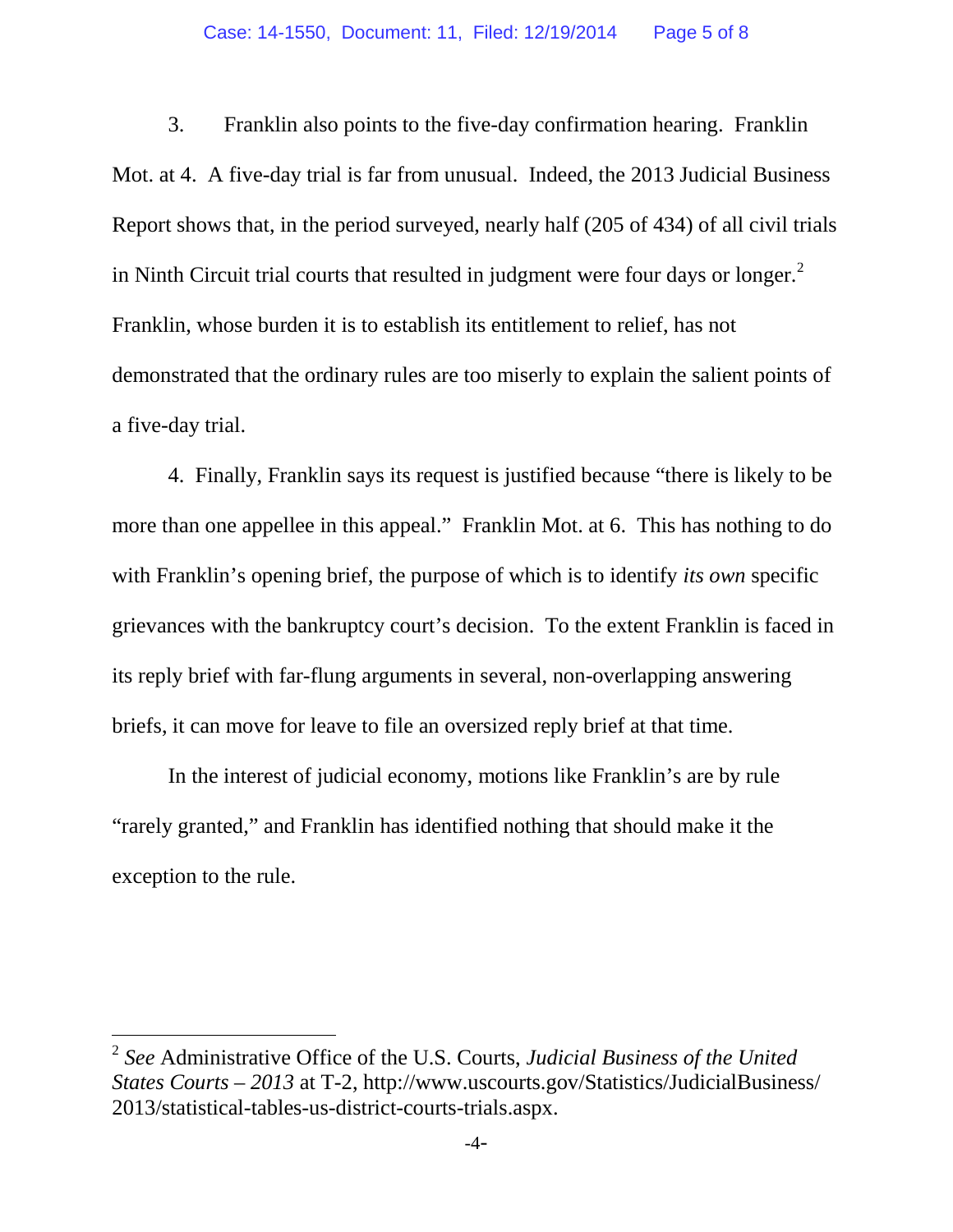# **CONCLUSION**

For the foregoing reasons, the Court should deny Franklin's motion to file an

oversized brief.

Dated: December 19, 2014 Respectfully submitted,

*/s/ Marc A. Levinson*

Marc A. Levinson Orrick, Herrington & Sutcliffe LLP 400 Capitol Mall, Suite 3000 Sacramento, California 95814 (916) 447-9200

*Counsel for Appellee City of Stockton*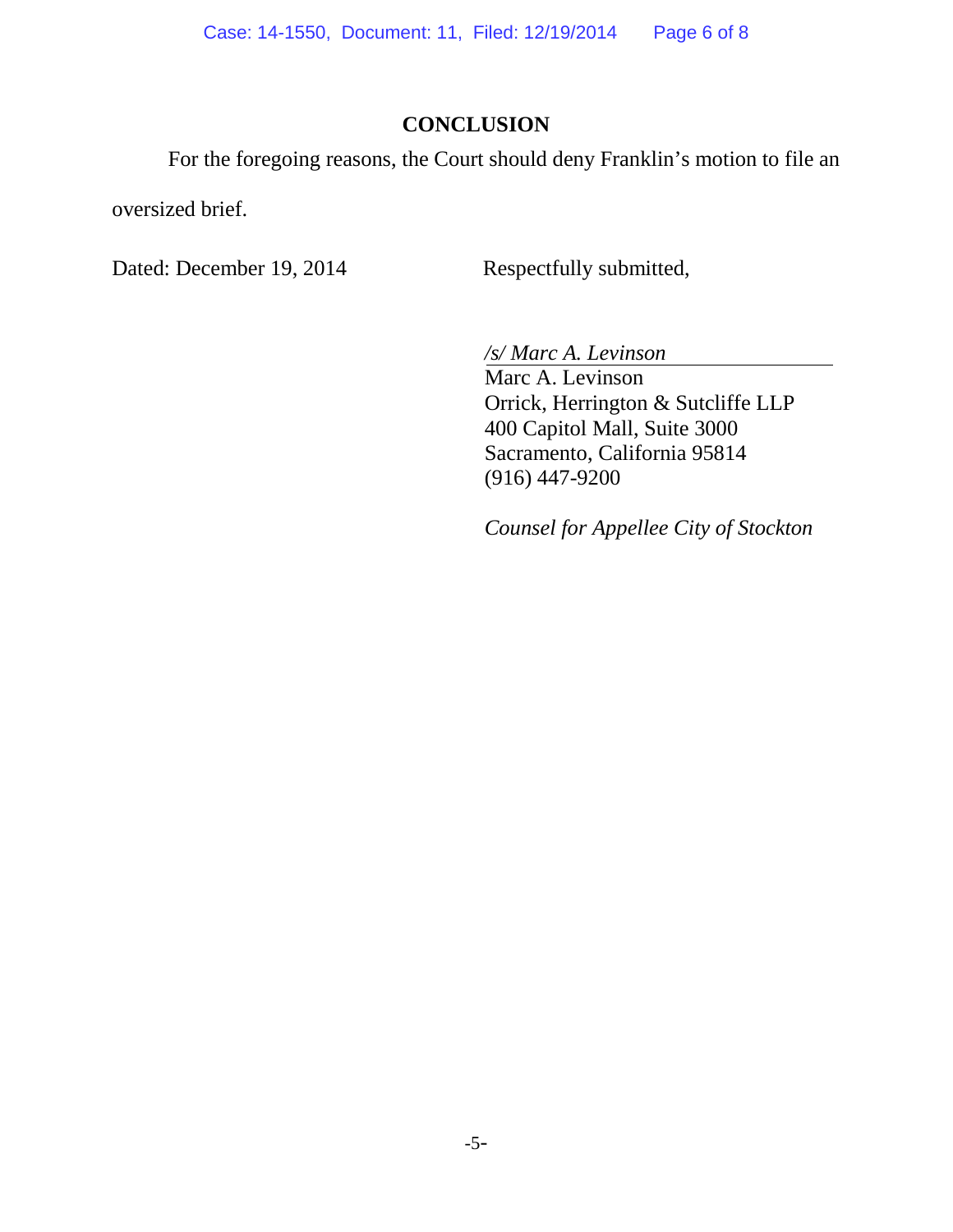## **CERTIFICATE OF SERVICE**

I hereby certify that I electronically filed the foregoing with the Clerk of the

Court for the Bankruptcy Appellate Panel for the Ninth Circuit by using the

appellate CM/ECF system on December 19, 2014.

Participants in the case who are registered CM/ECF users will be served by

the appellate CM/ECF system.

I further certify that some of the participants in the case are not registered

CM/ECF users. I have mailed the foregoing document by First-Class Mail, postage

prepaid, to the following non-CM/ECF participants:

Assured Guaranty Corp. and Assured Guaranty Municipal Corp. Jeffrey E. Bjork Jennifer A. Ratner Christina M. Craige Sidley Austin LLP 555 W 5th St. Los Angeles, CA 90013

National Public Finance Guaranty Corporation Christopher J Cox Weil, Gotshal & Manges LLP 201 Redwood Shores Parkway Redwood Shores, CA 94065

Assured Guaranty Corp. and Assured Guaranty Municipal Corp. Guy S. Neal Sidley Austin LLP 1501 K St., N.W. Washington, DC 20005-0000